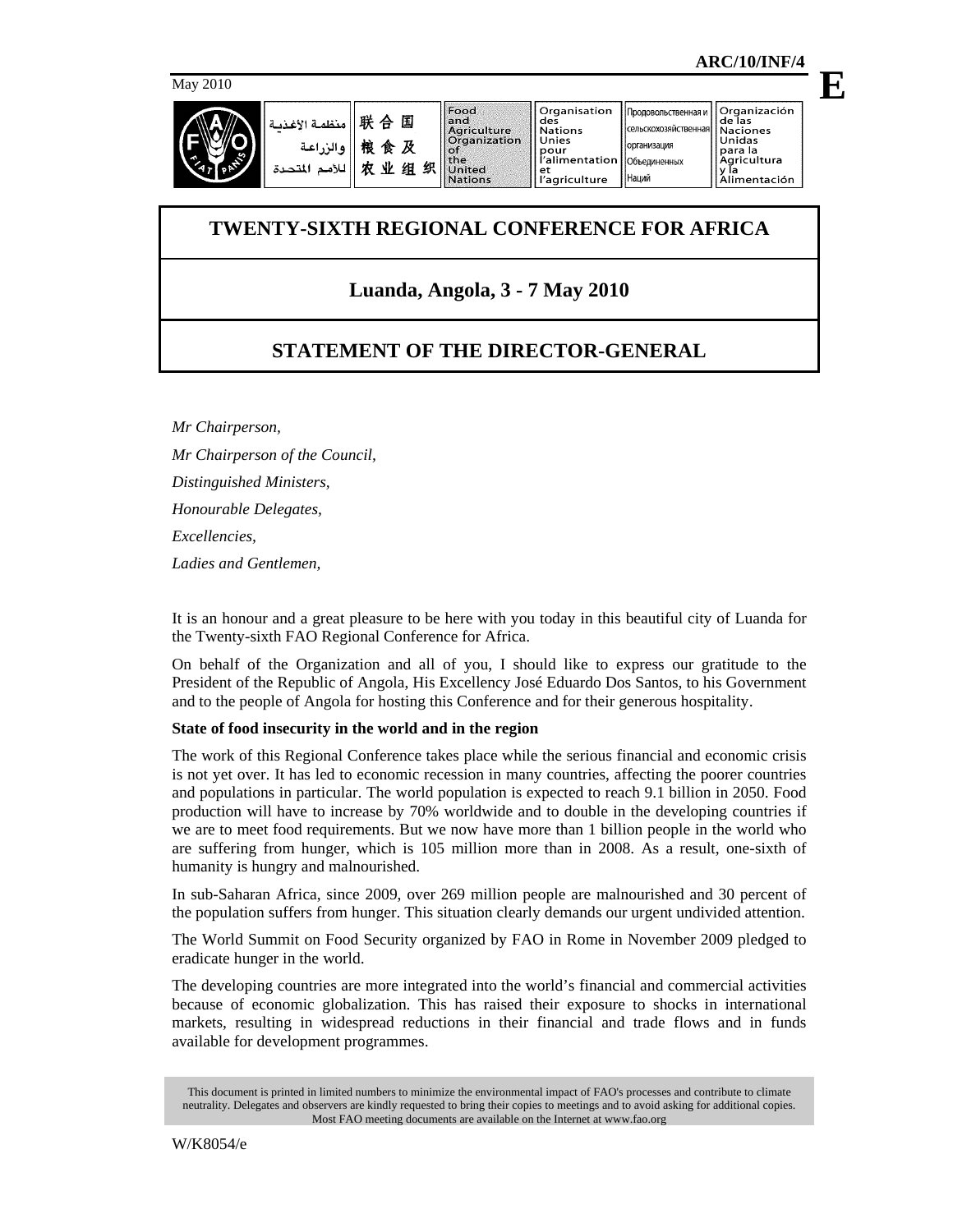The crisis has however placed agriculture and food security at the heart of national and regional development policies and programmes, which allows us to look to the next decade with greater optimism. This new order of priorities should be an opportunity to support small producers and strengthen family farming.

## **Agricultural development in the region in 2008-2009**

Africa is rich in arable land, water and labour. With appropriate policies, it could increase its agricultural production, its income and its food security. Africa accounts for 2 to 3% of world Gross Domestic Product (GDP); its agricultural GDP accounts for just over 5% of the world total; its trade in agricultural commodities is less than 2% and declining. Agriculture is not always a regional priority, even though it employs 57% of the region's workforce and accounts for 20% of its GDP and 11% of its exports.

Agriculture remains the key to future industrialization and poverty reduction. It also has a strong multiplier effect on economies of between 1.5 and 2.7%. Agricultural production in the region has increased mainly on account of more cropland, which has expanded at 7 to 20% per year during the past 20 years.

Since the 1970s, agricultural imports have continued to outpace exports. Africa is becoming a larger net importer of food commodities. Each year it spends 33 billion US dollars on agricultural imports, mostly foodstuffs, while its exports have stood still at 14 to 15 billion US dollars.

## *Crops*

In 2008, Africa produced 152.3 million tonnes of cereals, up 12% from the previous year. Forecasts for 2009 are that Africa's cereal production could reach 160 million tonnes.

## *Livestock*

Livestock represents 35% of the region's GDP, or 4.4% of the global value of livestock products. Annual growth in meat, milk and egg production remains between 2 and 3%, while the corresponding developing country average is over 4%.

Although Africa is the continent with the most forage resources, its livestock development has lagged behind the other continents. Its growth has not matched population growth, especially in sub-Saharan Africa.

## *Fisheries and aquaculture*

African fisheries production has levelled off at some 8 million tonnes per year, with 90% of this coming from small producers. Fish is the main source of protein for the bulk of the African population but *per capita* fish consumption is only 7.6 kg per year, which is half the world average. Africa is also the only region in the world in which fish consumption is decreasing.

Historically, aquaculture has only contributed modestly to food security and economic development in the region. However, the sharper investment focus on African aquaculture has produced a much greater availability of farmed fish on local markets.

## *Forestry*

Africa has about 674 million hectares of forest, or 17% of global forest cover. However, the region also suffers extensive losses. In the ten years between 2000 and 2010 the region's forest cover diminished by 3.4 million hectares each year (or 0.49%).

There is therefore an urgent need for appropriate strategies and new mechanisms to combat forest degradation and deforestation in the region.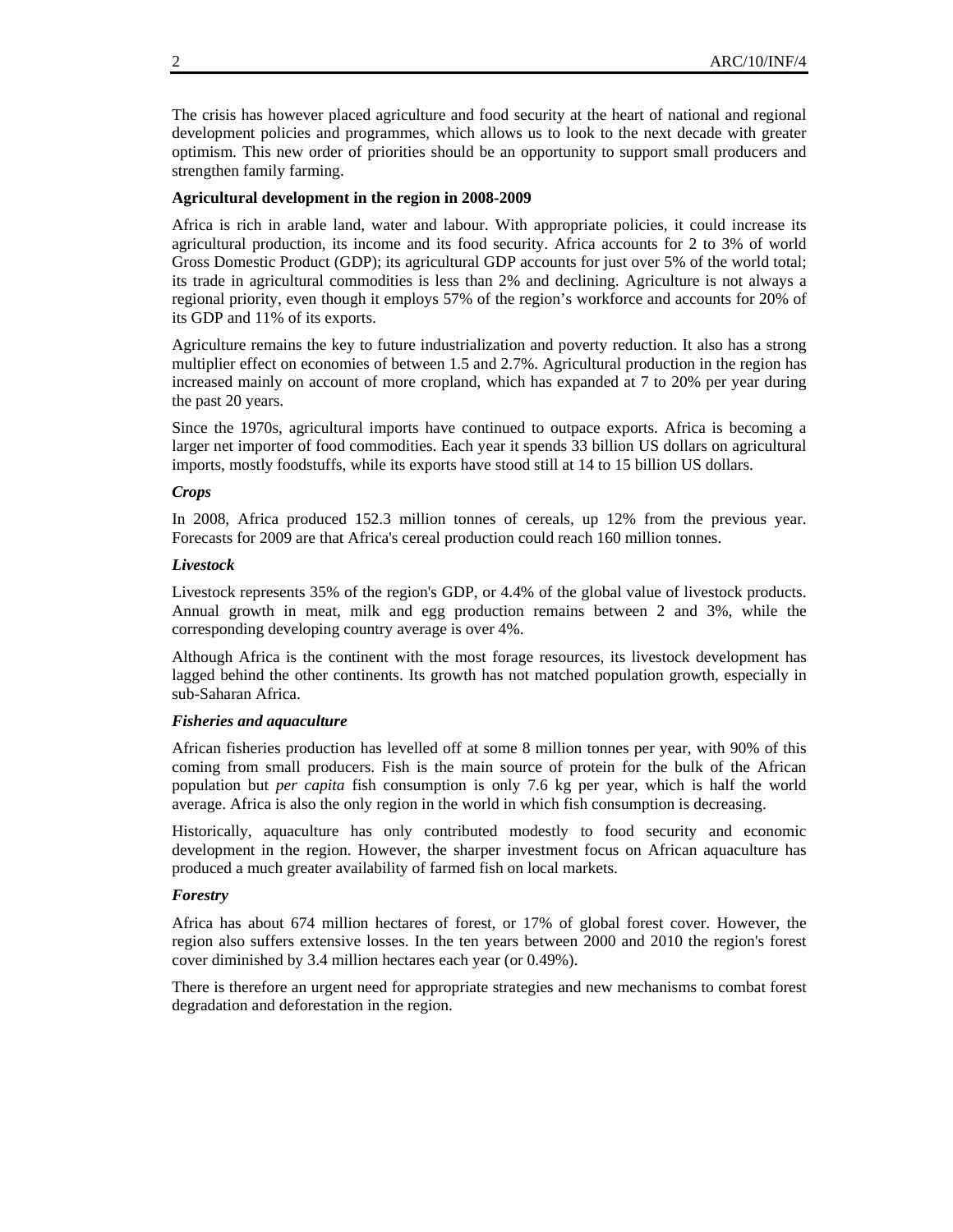*Mr Chairperson,* 

*Excellencies, Ladies and Gentlemen,* 

## **Main challenges for the region**

The causes of food insecurity in Africa remain the same as those I mentioned at the last Regional Conference in 2008 in Nairobi. Water control is the determining factor for securing production and rapidly raising agricultural productivity in Africa, where less than 4% of renewable water resources are used, compared to 20% in Asia. Ninety-three percent of Africa's arable land is dependent on unpredictable rainfall, with a greater risk of drought because of climate change.

The use of modern inputs is very inadequate. Africa applies only 16 kilos of fertilizer per hectare, compared to 152 kilos in South America and 162 kilos in Asia. The level is even lower in sub-Saharan Africa which only applies 9 kilos per hectare. The improved seeds that fuelled the Green Revolution in Asia and Latin America are rarely used in Africa, where only one-third of seeds are systematically controlled and certified. Transport infrastructure and storage and packaging facilities are lacking. Rural roads are comparable to those of India in the early 1970s. Harvest losses can amount to 40%, even 60% for certain products. And transboundary animal and plant pests and diseases pose a serious threat to Africa's food security.

Underinvestment in agriculture is the core reason for underdevelopment of the sector and hunger in Africa. The share of worldwide Official Development Assistance (ODA) devoted to agriculture, forests and fisheries has fallen from 19% in 1980 to 5% today. In response to the Maputo Declaration in 2003, only nine countries currently allocate at least 10% of their national budgets to agriculture and rural development. It is however encouraging to note the policy change at the G8 meeting in L'Aquila in July 2009 which advocated greater production from small farmers in the food-deficit developing countries, a change that was echoed at the FAO World Summit on Food Security last November. The Heads of State and Government pledged to boost the share of ODA allocated to agriculture and food security, on the basis of requests from individual countries.

#### *Mr Chairperson,*

*Excellencies, Ladies and Gentlemen,*

## **The Comprehensive Africa Agriculture Development Programme**

I am pleased to note that the Comprehensive Africa Agriculture Development Programme of NEPAD, the CAADP, for which we have all worked so tirelessly, is being adopted by a growing number of countries. In this context, FAO helps update national strategies for the development of agriculture and food security. Implementation of the CAADP requires an annual investment of some 25 billion US dollars. CAADP round tables have so far led to the signature of Compacts for 18 African countries. FAO helped prepare those Compacts. FAO is also providing assistance to several countries in the drafting of corresponding investment plans. It will reply favourably to requests from other countries seeking FAO assistance in their post-Compact process.

#### **Global and regional challenges**

Food security faces many new challenges: climate change, increased demand in terms of quantity and quality, competition from biofuels whose production tripled between 2000 and 2008. There is also rapid population growth, urbanization and migration, animal and plant disease and volatility of agricultural prices.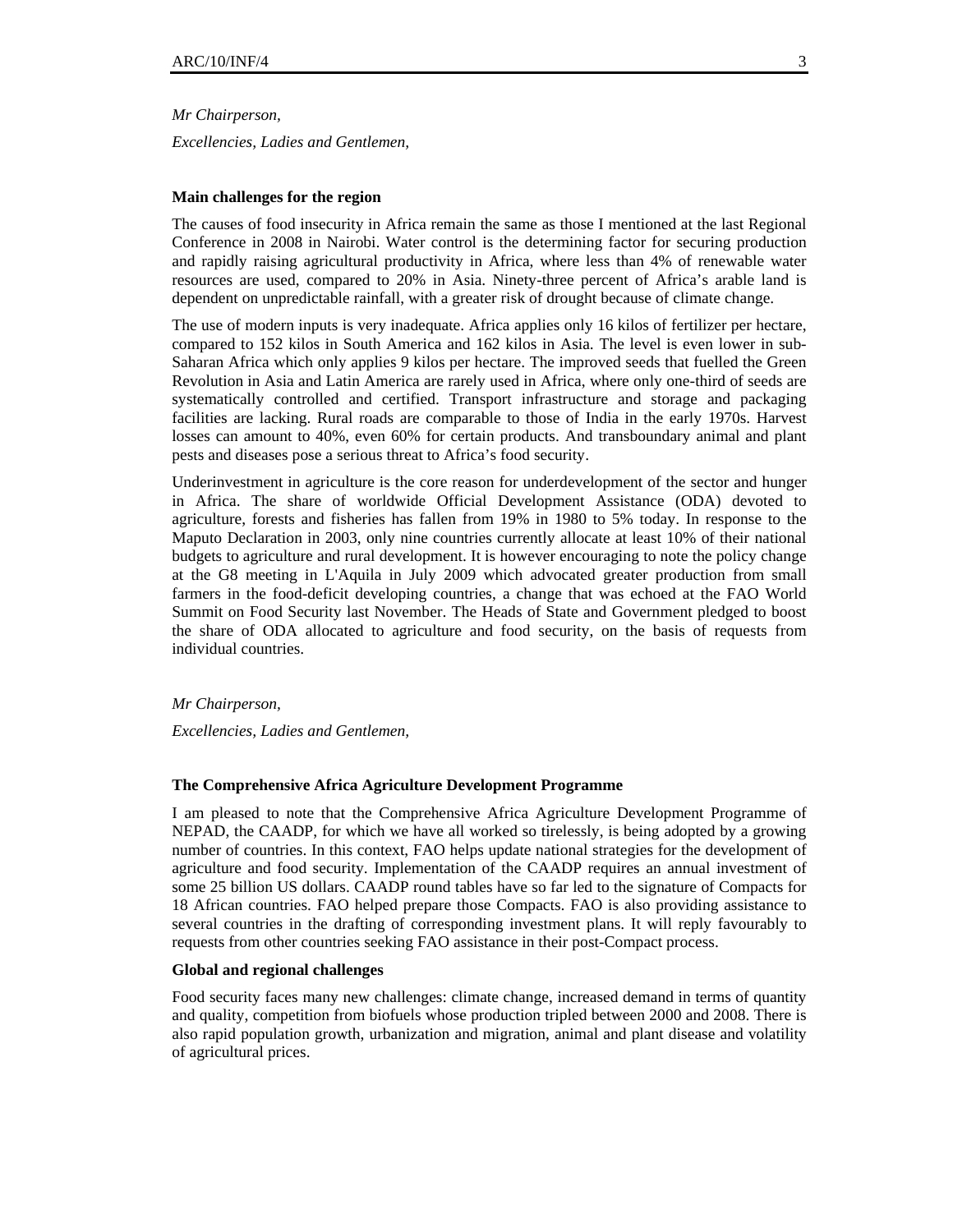## *(Climate change and bioenergy)*

Mitigating the impacts of climate change will largely depend on progress in producing plant varieties and animal breeds that are better adapted to changing ecosystems and on greater investment in irrigation, rural and communication infrastructure and sustainable resource management. FAO is promoting the use of conservation farming techniques which enrich soil with organic matter, raise soil humidity and increase carbon sequestration.

The production of bioenergy under appropriate conditions could help raise rural income, provided prudent policies and regulations are adopted that can balance food security and large-scale biofuel production.

At the Copenhagen Summit on climate change in December 2009, the developed countries pledged an additional 30 billion US dollars in the period 2010-2012 for developing countries, small island states and Africa, divided equally for adaptation and mitigation. The agreement calls for the establishment of a "Copenhagen Green Climate Fund" as the operating arm of the Accord's financial mechanism. The fund will support projects, programmes, policies and other activities in developing countries related to mitigation, adaptation, capacity building, development and transfer of technology.

## *(Soaring food prices)*

The spectacular rise in food prices in 2007-2008 and the global recession have exacerbated poverty and food insecurity in many African countries, where more than 50% of household income is spent on food. The latest assessment of countries facing food emergencies identifies 33 such countries, with 22 in Africa.

In the framework of FAO's Initiative on Soaring Food Prices launched in December 2007, 35 African countries have received technical and financial assistance from the Organization's own resources, for a total of 15.7 million US dollars. The European Union's Food Facility has contributed 317.5 million US dollars to improve small farmer access to inputs and quality services. A number of African countries should be beneficiaries of this initiative.

## *Mr Chairperson,*

*Excellencies, Ladies and Gentlemen,* 

## **Agenda of the Conference**

This Twenty-sixth Regional Conference will be informed of FAO activities and will be examining issues that impact on millions of people in the region. The Conference will also discuss priority themes, including:

- FAO support for accelerated implementation of the Comprehensive Africa Agriculture Development Programme;
- implications of climate change for food security and natural resource management in Africa;
- implementation of the Immediate Plan of Action for FAO Renewal in relation to the issue of FAO's decentralized offices network;
- reform of the Committee on World Food Security (CFS)

A Forum on Investment in African Agriculture has been organized as a side event of the Conference. You will also be briefed on the results of regional processes including the work of the commissions on agricultural statistics, fisheries and forestry.

## **FAO reform**

FAO is currently undergoing the most profound process of reform to take place within the United Nations system. It is renewing all its work arrangements and the way it performs its mandate and delivers its services to member countries.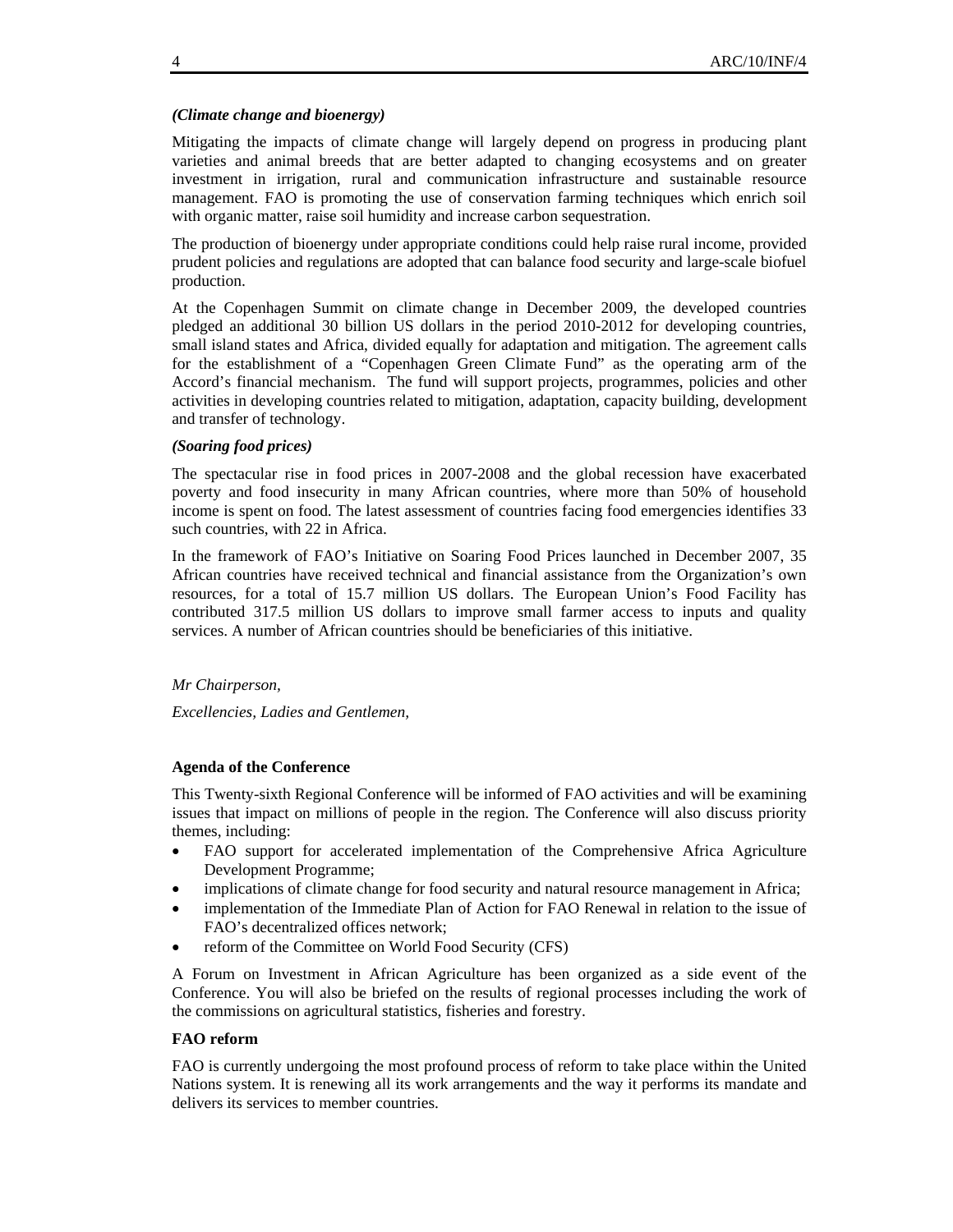Implementation of the Immediate Plan of Action has been the primary objective of both the Member Nations and the Secretariat since it was adopted at the Special Session of the FAO Conference in November 2008. The main elements of the Immediate Plan of Action are:

- adoption of a planning framework and a new results-based culture;
- decentralization and greater delegation of authority;
- organizational streamlining;
- improved management of human resources;
- more effective governance.

Since January, the regional offices have been responsible for overseeing the budget and programme for technical officers in the region. They will gradually assume leadership of the substantive work of country offices. In addition, the staff of regional offices have been trained to take responsibility for the Technical Cooperation Programme.

To facilitate the alignment of our administrative structure with a results-based framework, a comprehensive restructuring of FAO Headquarters was initiated in 2009 and is due for completion in 2012. A key element of this exercise has been the elimination of 40 Director-level positions to produce a flatter Organizational structure and hierarchy.

The Independent Chairperson of the Council will explain these activities in more detail, especially at the level of Representatives of the Member Nations.

# **Reform of the Committee on World Food Security (CFS)**

Last November, the 36th session of the FAO Conference approved another significant reform, that of the Committee on World Food Security (CFS). The purpose of CFS reform is to improve governance of world food security, using existing structures and programmes and creating effective partnerships.

The renewed CFS has the following important characteristics:

- it is a global forum for discussion to foster a convergence of views on the causes and consequences of food insecurity and on the modalities of necessary action;
- it is a mechanism for the global coordination of efforts to eliminate hunger and ensure their long-term coherence and effectiveness;
- it operates on a solid scientific basis and includes a High-Level Panel of Experts that will help it make the right decisions by providing objective and impartial research and analysis;
- it is open to all stakeholders and includes representatives of governments, regional and global institutions, economic and financial partners, farmer organizations, the private sector, non-governmental organizations, foundations and civil society.

But if the CFS is to serve as a platform for high-level intergovernmental decision-making and thus to acquire political credibility, governments must be represented at ministerial level at its meetings. Equally important, in addition to the line ministries and their technical departments, ministers of cooperation and development must also participate in discussions on key economic and financial issues.

At the national level, it is essential to establish partnerships involving Food Security Thematic Groups and National Alliances Against Hunger, which will need to be